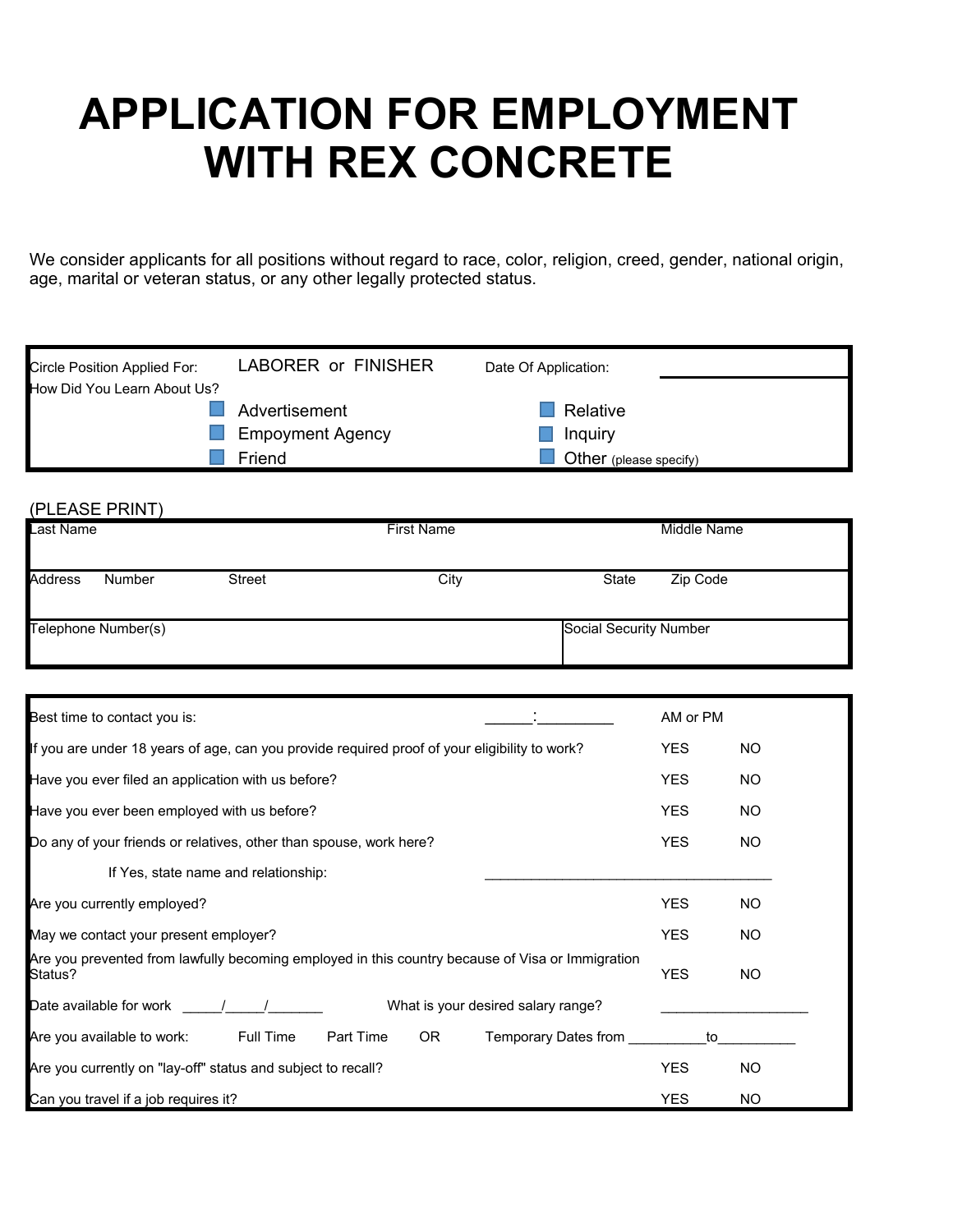## **EDUCATION**

| School Name        | City/State | Year Attended From<br>$-$ To |
|--------------------|------------|------------------------------|
| <b>High School</b> |            | ۰                            |
| College            |            | ۰                            |
| Other (Specify)    |            | ٠                            |

## **WORK EXPERIENCE**

Start with your present or last job. Include any job-related military service assignments and volunteer activities. You may exclude organizations which indicate race, color, religion, gender, national origin, or other protected status.

| Employer                                                          | Dates Employed            |       | <b>WORK PERFORMED</b> |
|-------------------------------------------------------------------|---------------------------|-------|-----------------------|
| <b>Address</b>                                                    | From                      | To    |                       |
| Telephone Number(s)                                               |                           |       |                       |
| <b>Starting/Present Job Title</b>                                 | <b>Hourly Rate/Salary</b> |       |                       |
| Supervisor                                                        | Starting                  | Final |                       |
| Reason for Leaving                                                |                           |       |                       |
| Employer                                                          | Dates Employed            |       | <b>WORK PERFORMED</b> |
| Address                                                           | From                      | To    |                       |
| Telephone Number(s)                                               |                           |       |                       |
| <b>Starting/Present Job Title</b>                                 | Hourly Rate/Salary        |       |                       |
| Supervisor                                                        | Starting                  | Final |                       |
| Reason for Leaving                                                |                           |       |                       |
| Employer                                                          | Dates Employed            |       | <b>WORK PERFORMED</b> |
| Address                                                           | From                      | To    |                       |
| Telephone Number(s)                                               |                           |       |                       |
| <b>Starting/Present Job Title</b>                                 | <b>Hourly Rate/Salary</b> |       |                       |
| Supervisor                                                        | Starting                  | Final |                       |
| Reason for Leaving                                                |                           |       |                       |
| Employer                                                          | Dates Employed            |       | <b>WORK PERFORMED</b> |
| <b>Address</b>                                                    | From                      | To    |                       |
| Telephone Number(s)                                               |                           |       |                       |
| <b>Starting/Present Job Title</b>                                 | Hourly Rate/Salary        |       |                       |
| Supervisor                                                        | Starting                  | Final |                       |
| Reason for Leaving                                                |                           |       |                       |
| Comments: Include explanation for any gaps in employment history. |                           |       |                       |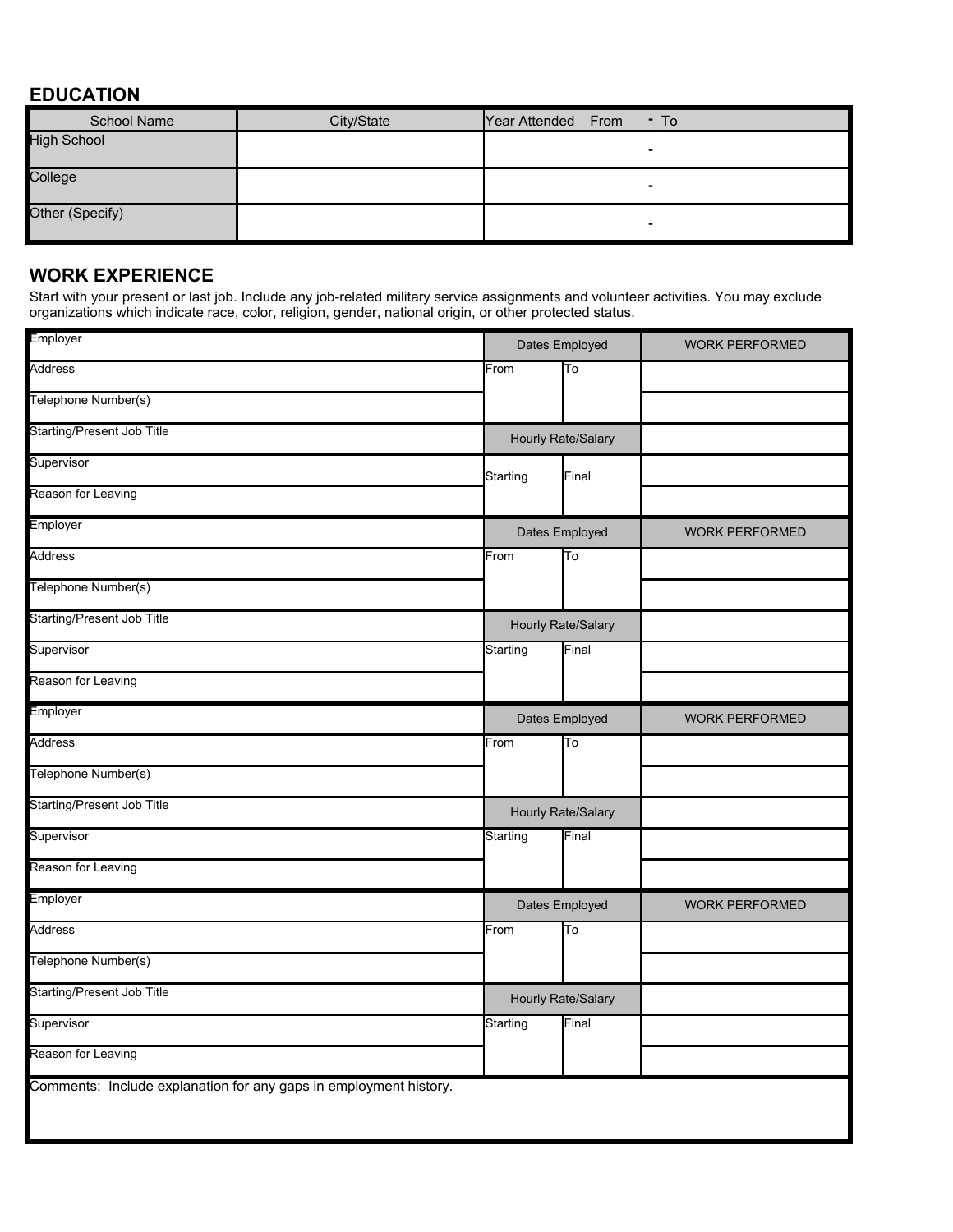Describe any specialized training and apprenticeship programs.

Describe any job-related training received in the United States Military.

ist professional, trade, business or Union Labor Organization affiliations.

**Other Qualifications**: Summarize special job-related skills and qualifications acquired from other employment or experiences.

**Specialized Skills** (Skills/Equipment Operated)

Power Riding Trowel

Power Riding Buggy **Exercise Screed** Exercise Controllery And Tasser Screed **Curb Machine CDL Drivers License** Skidloader

State any additional information you feel may be helpful to us in considering your application:

Note to Applicants: DO NOT ANSWER THE FOLLOWING QUESTION UNLESS YOU HAVE BEEN INFORMED ABOUT THE REQUIREMENTS OF THE JOB FOR WHICH YOU ARE APPLYING.

Are you capable of performing in a reasonable manner, with or without a reasonable accommodation, the activities involved in the job or occupation for which you have applied? A review of the activities involved in such a job or occupation has been given. The SNC YES THO

| <b>PERSONAL/PROFESSIONAL REFERENCES</b> Do not include family members or past supervisors. |                     |                          |            |
|--------------------------------------------------------------------------------------------|---------------------|--------------------------|------------|
| <b>I</b> Name                                                                              | <b>Phone Number</b> | <b>Best Time to Call</b> | Occupation |
|                                                                                            |                     |                          |            |
| 2                                                                                          |                     |                          |            |
| 3)                                                                                         |                     |                          |            |